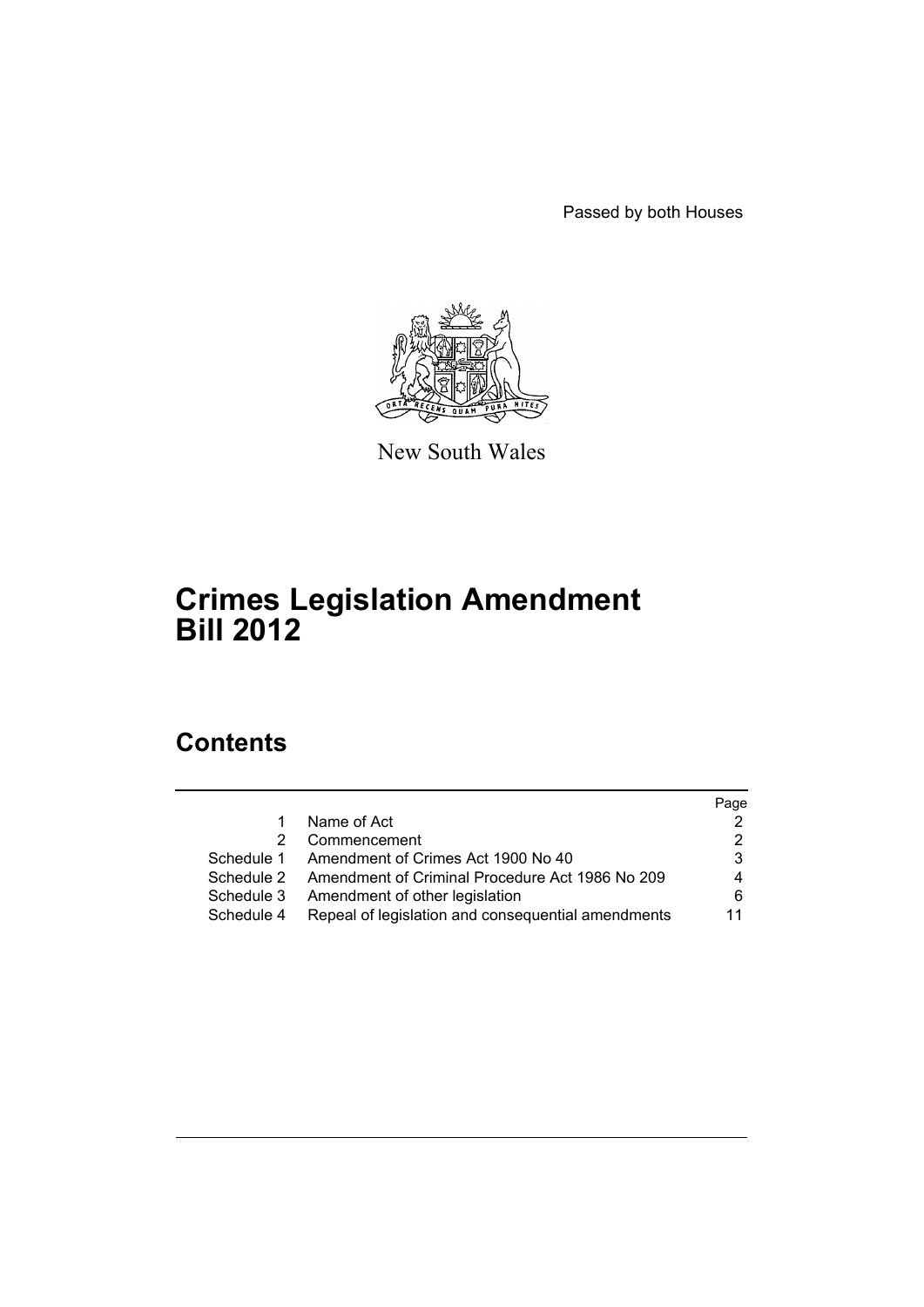*I certify that this public bill, which originated in the Legislative Assembly, has finally passed the Legislative Council and the Legislative Assembly of New South Wales.*

> *Clerk of the Legislative Assembly. Legislative Assembly, Sydney, , 2012*



New South Wales

# **Crimes Legislation Amendment Bill 2012**

Act No , 2012

An Act to amend certain legislation with respect to criminal offences and procedure; and for other purposes.

*I have examined this bill and find it to correspond in all respects with the bill as finally passed by both Houses.*

*Assistant Speaker of the Legislative Assembly.*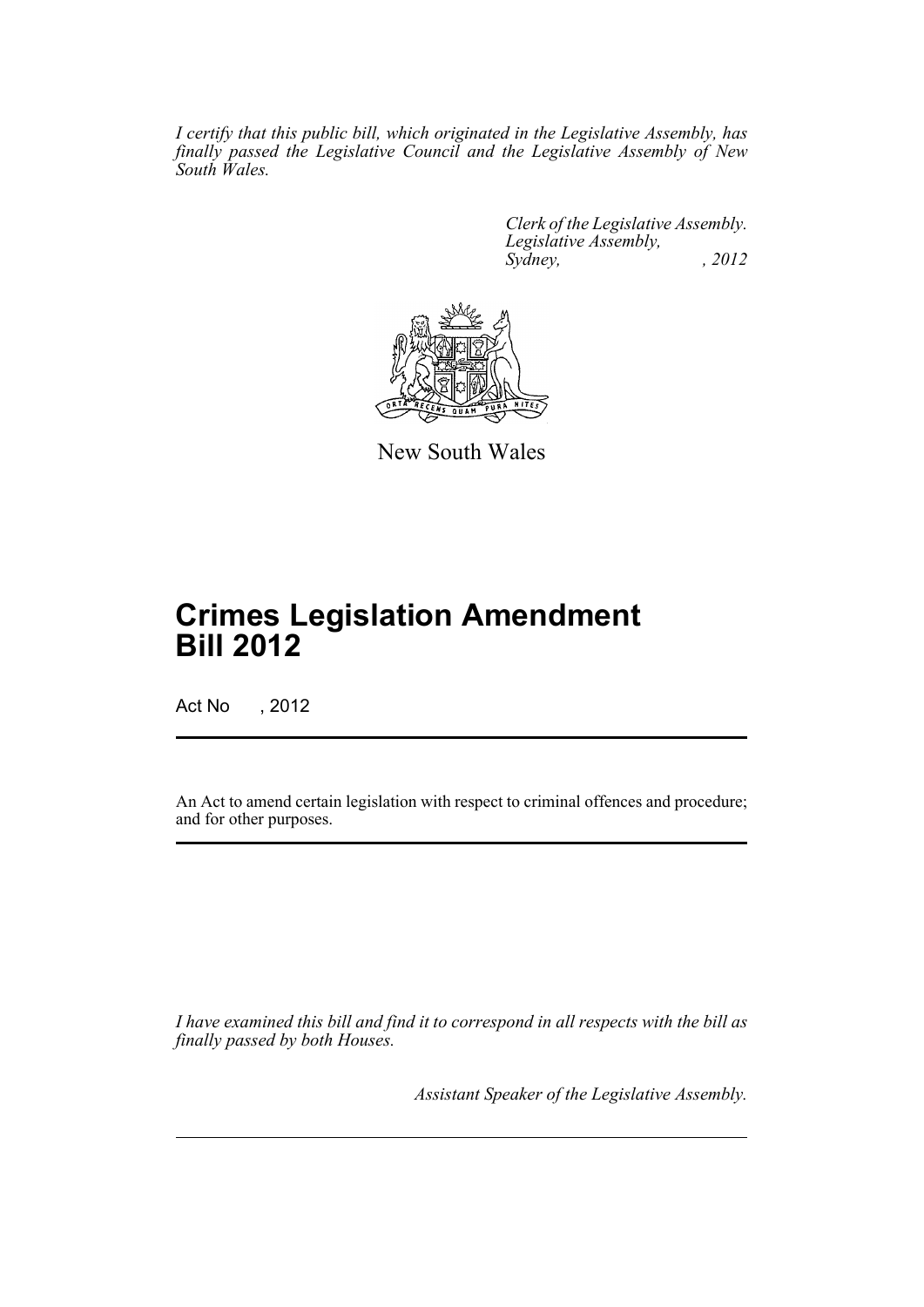# <span id="page-2-0"></span>**The Legislature of New South Wales enacts:**

## **1 Name of Act**

This Act is the *Crimes Legislation Amendment Act 2012*.

## <span id="page-2-1"></span>**2 Commencement**

This Act commences on the date of assent to this Act.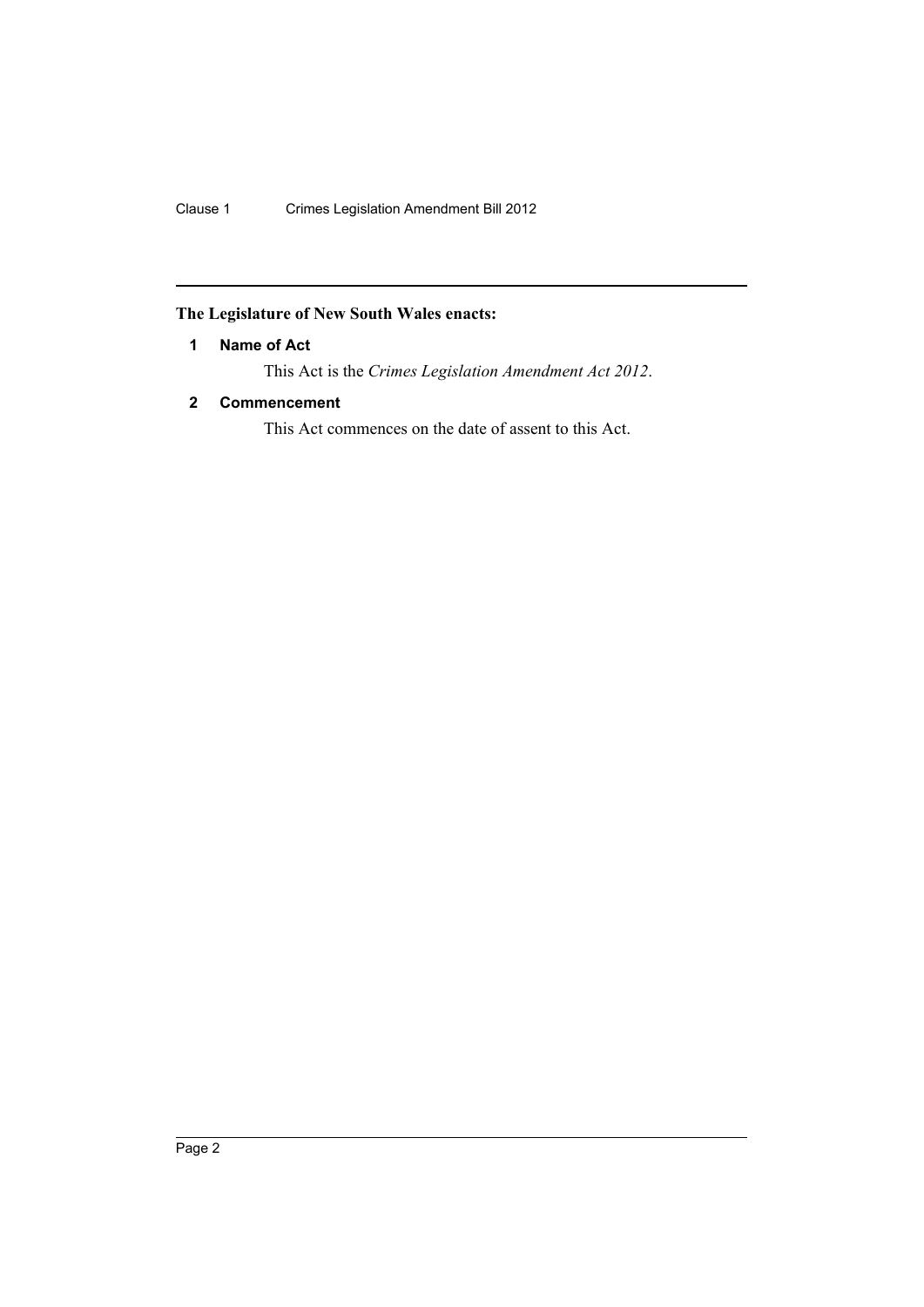Amendment of Crimes Act 1900 No 40 Schedule 1

# <span id="page-3-0"></span>**Schedule 1 Amendment of Crimes Act 1900 No 40**

#### **[1] Section 66F Sexual offences—cognitive impairment**

Omit "an established de facto partner" from section 66F (7) (a) (ii). Insert instead "the de facto partner".

#### **[2] Section 73 Sexual intercourse with child between 16 and 18 under special care**

Insert "or the de facto partner of a parent, guardian or foster parent of the victim" after "victim" in section 73  $(3)$  (a).

#### **[3] Section 86 Kidnapping**

Insert after section 86 (1) (a):

(a1) with the intention of committing a serious indictable offence, or

#### **[4] Schedule 3 Abolished common law offences and rules**

Insert after clause 6:

#### **7 Person who fails to disclose crime committed by the person's husband or wife or de facto partner**

- (1) Any common law rule that a person cannot be found guilty of an offence involving failing to disclose a crime committed by the person's husband or wife or de facto partner is abolished.
- (2) This clause applies only to or in respect of an offence involving failing to disclose such a crime if the offence is committed, or alleged to have been committed, on or after the commencement of this clause.

### **[5] Schedule 11 Savings and transitional provisions**

Insert at the end of the Schedule with appropriate Part and clause numbering:

# **Part Crimes Legislation Amendment Act 2012**

#### **Application of amendments**

An amendment to section 73 or 86 made by the *Crimes Legislation Amendment Act 2012* applies only in respect of an offence committed, or alleged to have been committed, on or after the commencement of the amendment.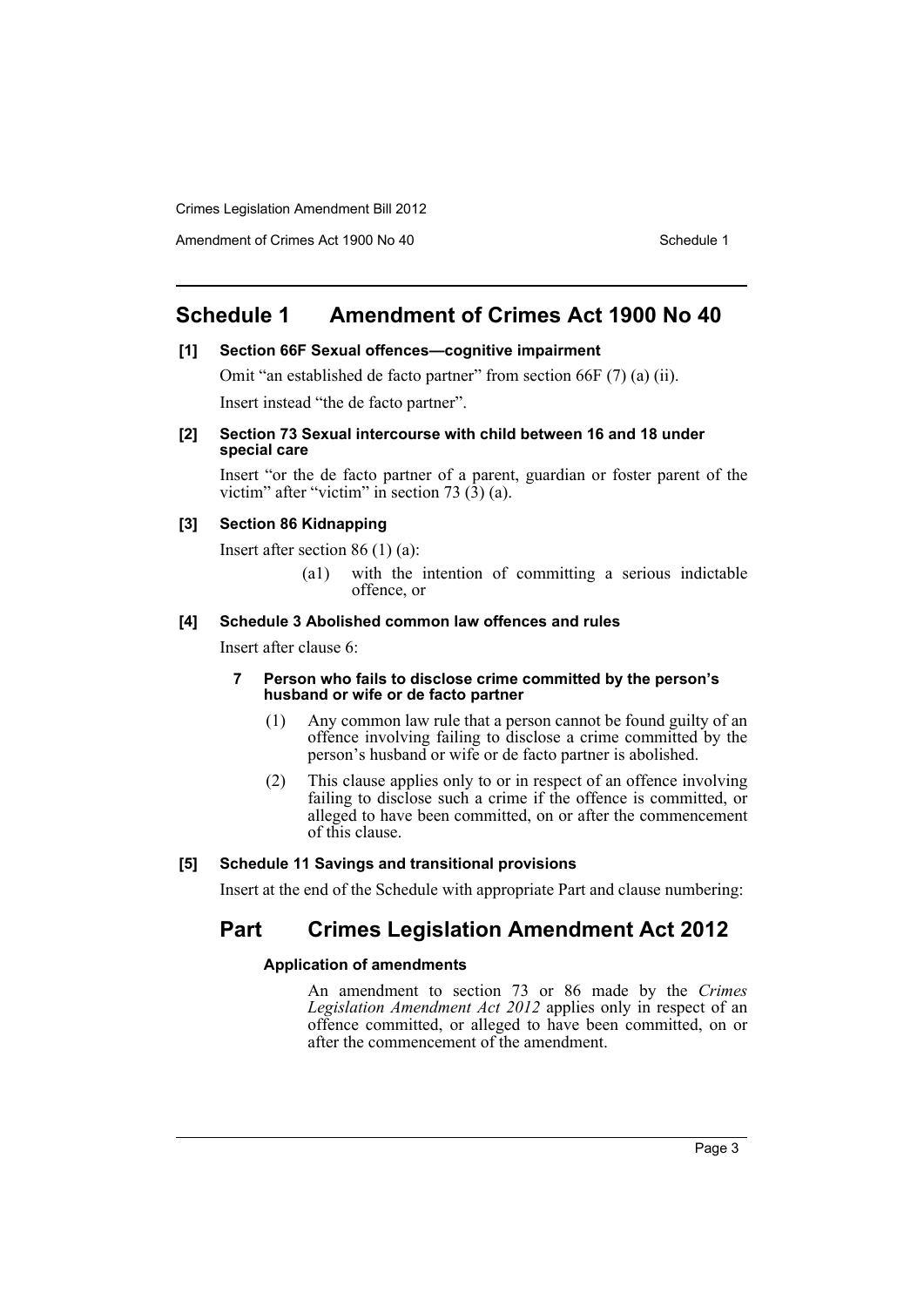Schedule 2 Amendment of Criminal Procedure Act 1986 No 209

# <span id="page-4-0"></span>**Schedule 2 Amendment of Criminal Procedure Act 1986 No 209**

#### **[1] Section 281B Sensitive evidence—meaning**

Insert after section 281B (1):

- (1A) For the purposes of this Part, an audio recording of a person committing an offence against another person (the *protected person*) is *sensitive evidence* if:
	- (a) the contents of the audio recording are obscene or indecent, or
	- (b) providing a copy of the audio recording to another person without the protected person's consent would interfere with the protected person's privacy.
- (1B) The contents of an audio recording are not obscene or indecent merely because they include obscene or indecent language.

#### **[2] Section 281B (2)**

Insert "or (1A)" after "subsection (1)".

#### **[3] Section 281B (2) (b)**

Omit "a video, held or seized by a prosecuting authority, showing".

Insert instead "a video or audio recording, held or seized by a prosecuting authority, of".

#### **[4] Section 281D Procedures for giving access to sensitive evidence to accused person**

Insert "or listen to" after "view" in section 281D (2) (d).

### **[5] Section 281D (2) (e)**

Omit "such a viewing".

Insert instead "the viewing of, or listening to, the thing".

#### **[6] Section 281D (4)**

Insert "or listen to" after "view".

#### **[7] Schedule 2 Savings, transitional and other provisions**

Insert at the end of clause 1 (1):

*Crimes Legislation Amendment Act 2012*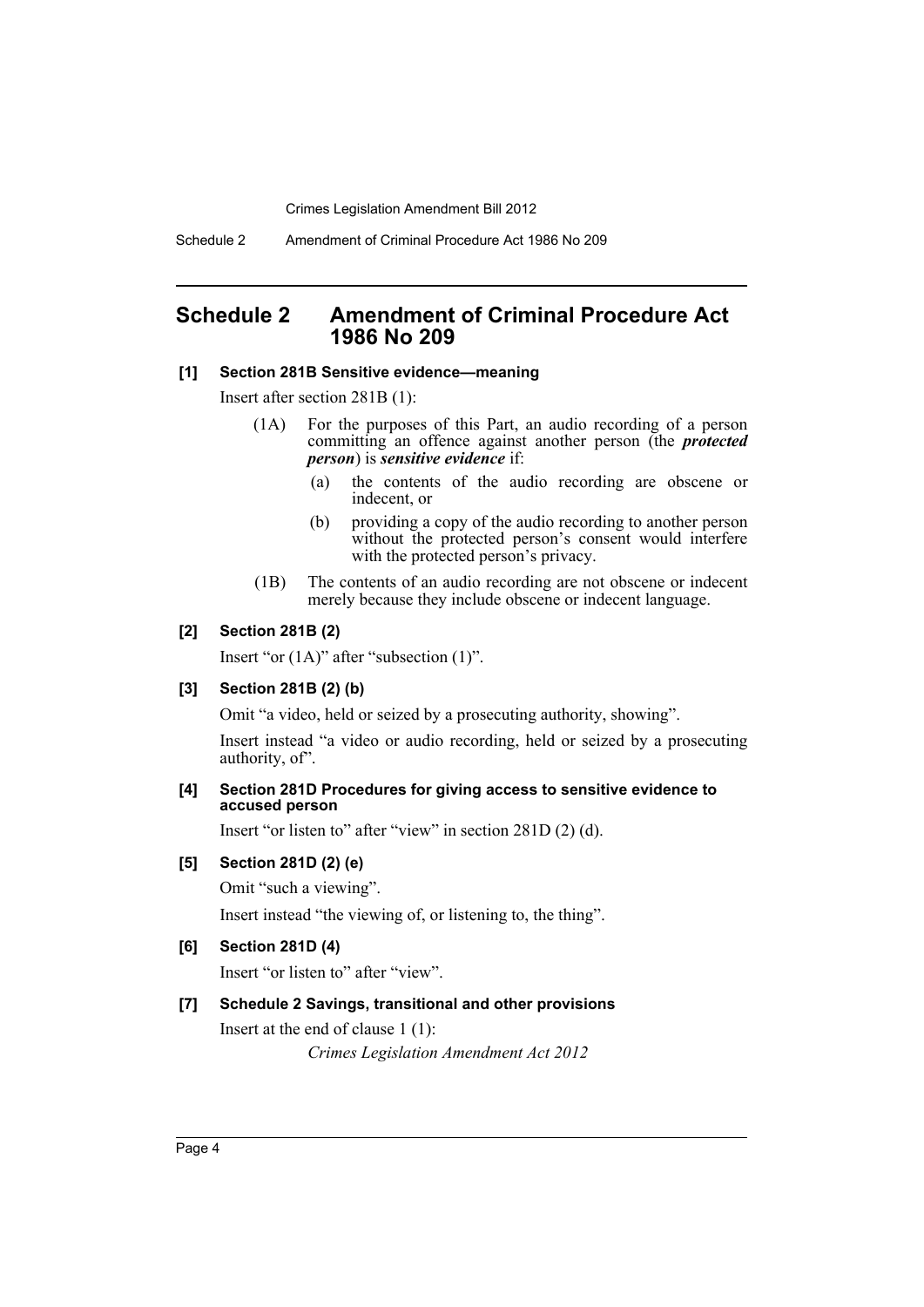Amendment of Criminal Procedure Act 1986 No 209 Schedule 2

## **[8] Schedule 2**

Insert at the end of the Schedule with appropriate Part and clause numbering:

# Part Provision consequent on enactment of **Crimes Legislation Amendment Act 2012**

## **Sensitive evidence—audio recordings**

The amendments made to Part 2A of Chapter 6 by the *Crimes Legislation Amendment Act 2012* extend to a criminal investigation instituted, or criminal proceedings instituted or partly heard, before the commencement of Schedule 2 to that Act.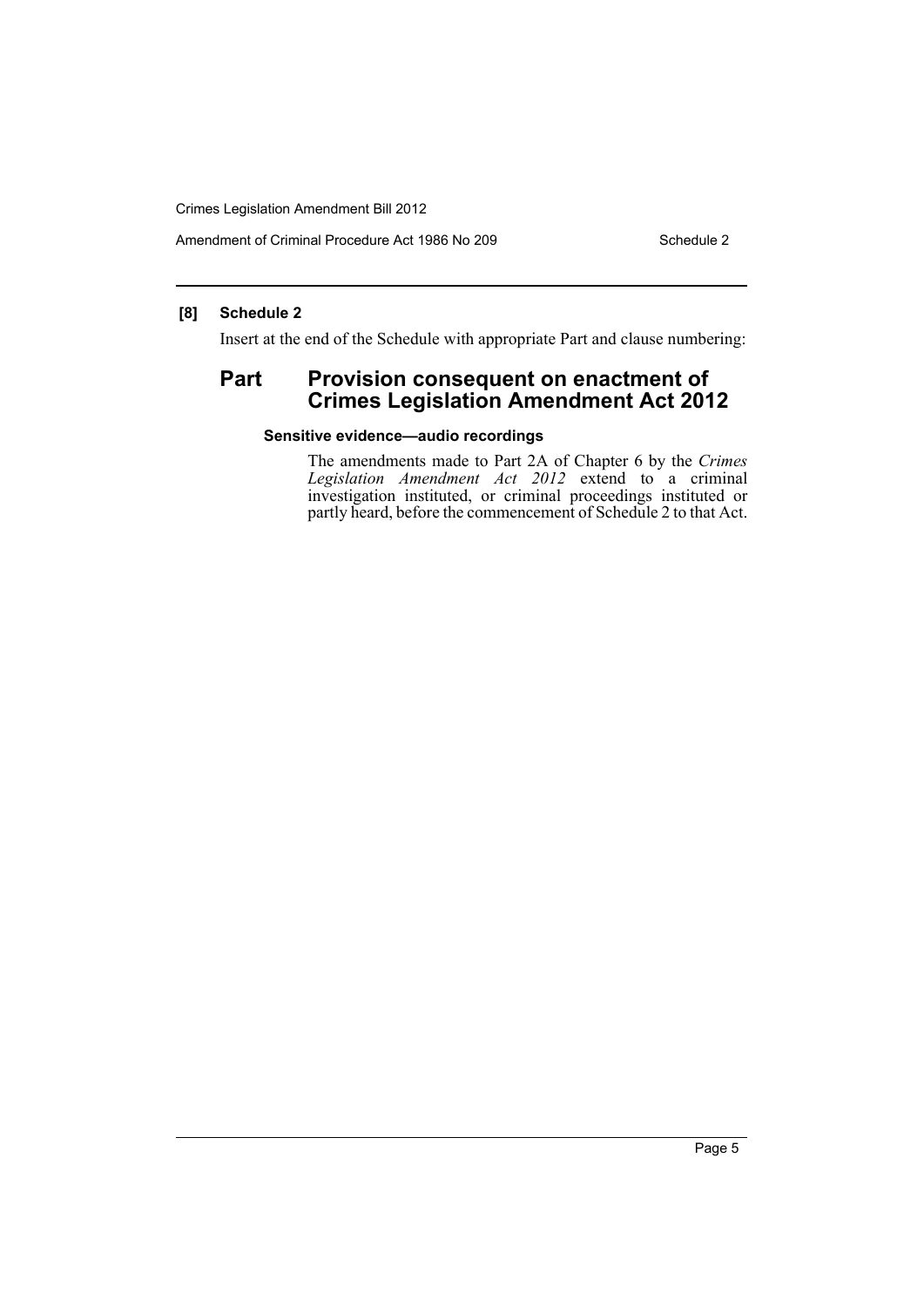# <span id="page-6-0"></span>**Schedule 3 Amendment of other legislation**

## **3.1 Crimes (Domestic and Personal Violence) Act 2007 No 80**

#### **[1] Section 48 Making of application for an order**

Insert after section 48 (2) (a):

(a1) the guardian of the person for whose protection the order would be made, in the case of a person in respect of whom a guardianship order within the meaning of the *Guardianship Act 1987* is in force, or

## **[2] Section 48 (7)**

Insert after section 48 (6):

(7) A reference in sections 52, 55 (2), 73 (4), 77 (7), 78 (1) and 84 (6) to a protected person includes a reference to the guardian of the person in the case of an application for an order made by the guardian of a person on the person's behalf (as referred to in subsection  $(2)$   $(a1)$ ).

#### **[3] Section 72 Application for variation or revocation of final apprehended violence orders**

Insert after section 72 (2) (a):

(a1) the guardian of the protected person, in the case of a protected person in respect of whom a guardianship order within the meaning of the *Guardianship Act 1987* is in force, or

## **3.2 Crimes (Sentencing Procedure) Act 1999 No 92**

#### **[1] Sections 32 (4) (c) and 35A (3)**

Insert "or by a person, or a person belonging to a class of persons, prescribed by the regulations" after "Prosecutions" wherever occurring.

#### **[2] Section 32 (5)**

Omit the subsection. Insert instead:

(5) A list of additional charges is taken to be signed on behalf of the Director of Public Prosecutions if it is signed by a person who is authorised to do so by means of a written order signed by the Director of Public Prosecutions or who belongs to a class of persons so authorised.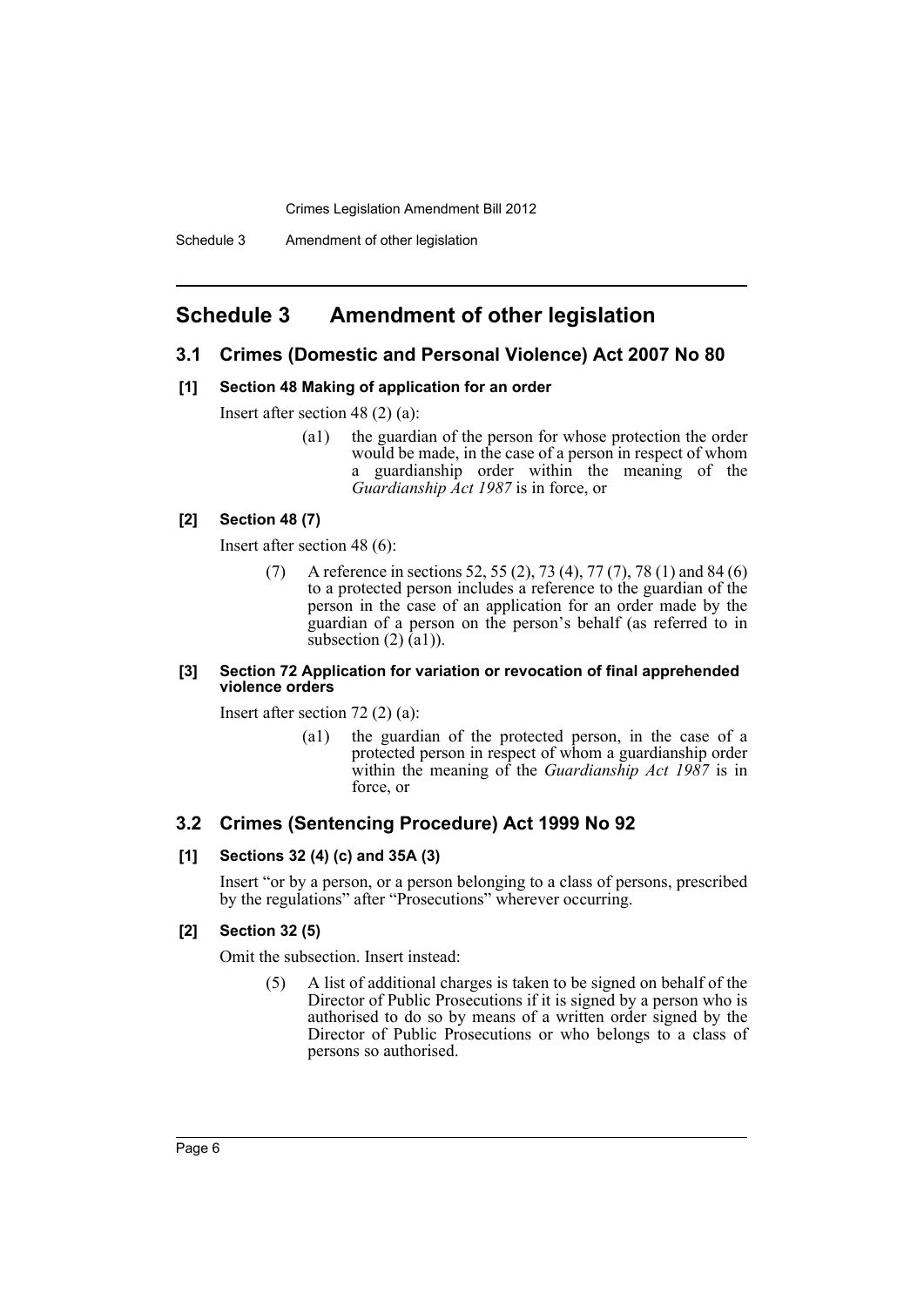Amendment of other legislation Schedule 3

## **[3] Section 35A (4)**

Omit the subsection. Insert instead:

(4) A certificate is taken to be signed on behalf of the Director of Public Prosecutions if it is signed by a person who is authorised to do so by means of a written order signed by the Director of Public Prosecutions or who belongs to a class of persons so authorised.

# **3.3 Crimes (Sentencing Procedure) Regulation 2010**

## **[1] Clause 4 Lists of additional charges**

Omit "section 32 (5) (b)" from clause 4 (2). Insert instead "section 32 (4) (c)".

## **[2] Clause 4 (2) (k)**

Insert after clause 4 (2) (j):

(k) the Chief Executive Officer of the Food Authority.

## **[3] Clause 7A Consultation with victim and police in relation to charge negotiations**

Omit "section 35A (4) (b)". Insert instead "section 35A (3)".

# **3.4 Crimes (Serious Sex Offenders) Act 2006 No 7**

## **[1] Section 5 Definitions of "serious sex offence" and "offence of a sexual nature"**

Omit "111, 112 or 113" from section 5 (1) (b).

Insert instead "86 (1) (a1), 111, 112, 113 or 114 (1) (a), (c) or (d)".

## **[2] Schedule 2 Savings, transitional and other provisions**

Omit clause 1 (1). Insert instead:

(1) The regulations may contain provisions of a savings or transitional nature consequent on the enactment of this Act or any Act that amends this Act.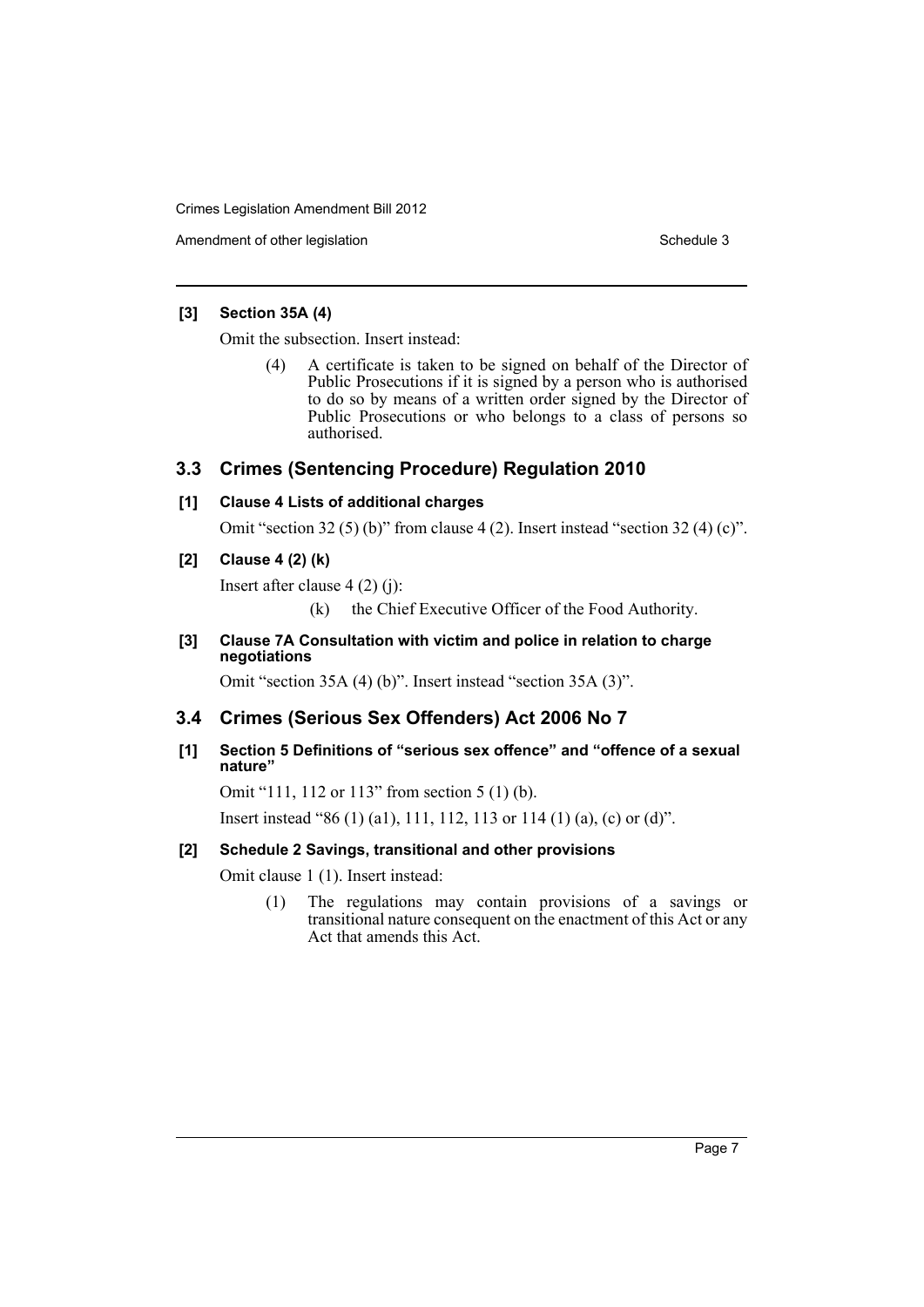Schedule 3 Amendment of other legislation

## **[3] Schedule 2, Part 6**

Insert after Part 5:

# **Part 6 Provision consequent on enactment of Crimes Legislation Amendment Act 2012**

## **9 Application of amendment**

The amendment made to section 5 by the *Crimes Legislation Amendment Act 2012* applies only to and in respect of an offence committed on or after the commencement of Schedule 3.4 to that Act.

## **3.5 Young Offenders Act 1997 No 54**

#### **[1] Sections 4 (definition of "Director-General"), 46 (1), 47 (2) (e), 62A and 66 (2) (e) and (4) (definition of "authorised officer of the Department of Human Services")**

Omit "Department of Human Services" wherever occurring.

Insert instead "Department of Attorney General and Justice".

#### **[2] Section 17 Records of warnings**

Insert after section 17 (3) and the note:

(4) This section does not require a record made under this section and held by the Bureau of Crime Statistics and Research to be destroyed or expunged if the record was divulged to the Bureau in accordance with section 66.

#### **[3] Section 66 Disclosure of records**

Insert after section 66 (2) (e):

(f) records of, or relating to, warnings, cautions and conferences under this Act may (subject to any regulations made for the purposes of subsection (3)) be divulged to a person employed in the Bureau of Crime Statistics and Research.

## **[4] Section 66 (3)**

Insert "or (f)" after "subsection 2 (e)".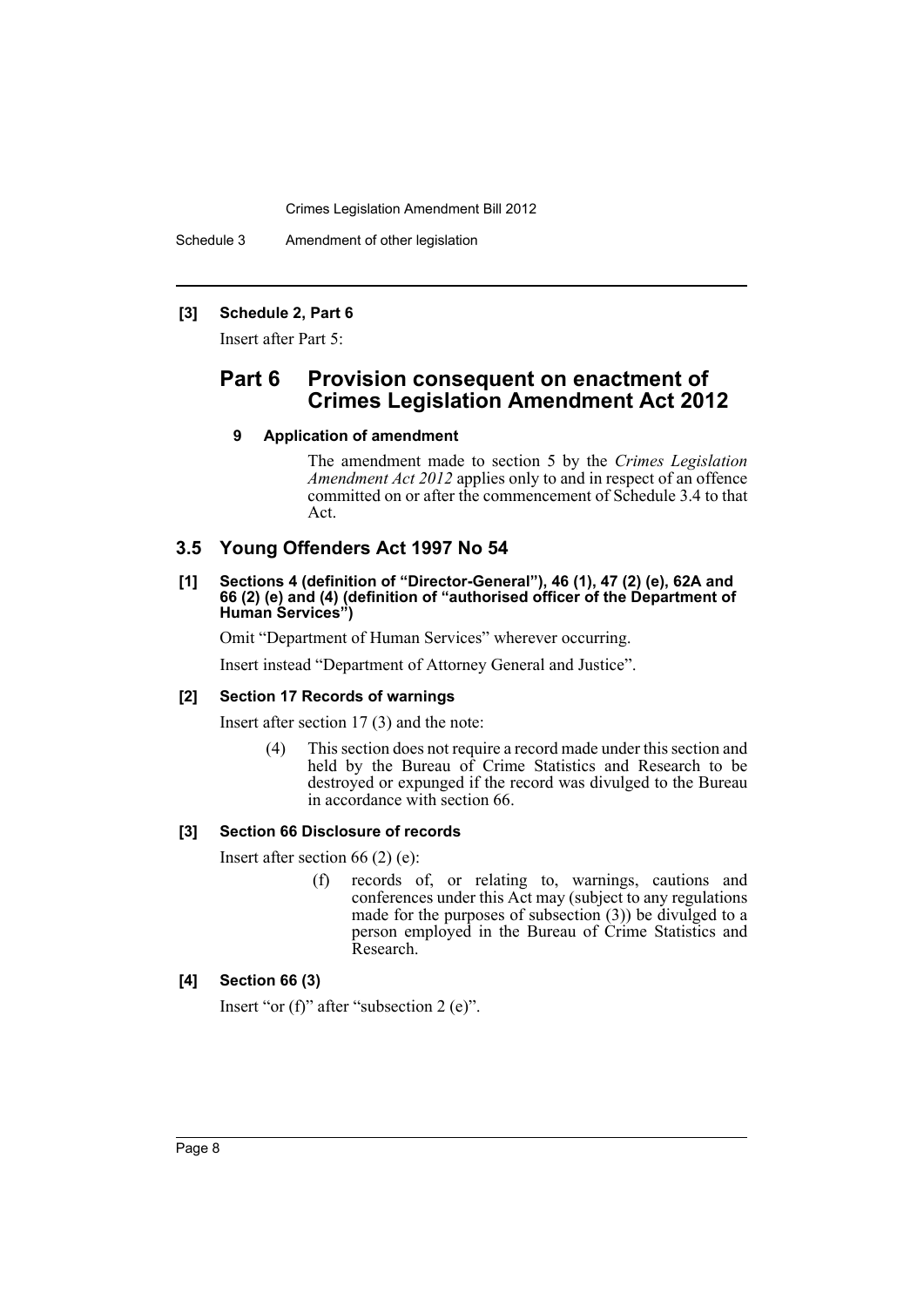Amendment of other legislation Schedule 3

#### **[5] Schedule 3 Savings and transitional provisions**

Omit clause 1 (1). Insert instead:

(1) The regulations may contain provisions of a savings or transitional nature consequent on the enactment of this Act or any Act that amends this Act.

#### **[6] Schedule 3, Part 4**

Insert after Part 3:

# **Part 4 Provision consequent on enactment of Crimes Legislation Amendment Act 2012**

## **7 Destruction and disclosure of records**

- (1) Anything done or omitted to be done before the commencement of Schedule 3.5 to the *Crimes Legislation Amendment Act 2012* in relation to the destruction of records of warnings or the disclosure of records of, or relating to, warnings, cautions and conferences to the Bureau of Crime Statistics and Research that could have been validly done or omitted to be done if the amendments made to this Act by that Subschedule had been in force when it was done or omitted to be done, is taken to have been validly done or omitted to be done.
- (2) Section 17 (4), as inserted by Schedule 3.5 to the *Crimes Legislation Amendment Act 2012*, extends to records of warnings divulged to the Bureau of Crime Statistics and Research before the commencement of that Subschedule.

## **3.6 Young Offenders Regulation 2010**

#### **[1] Clauses 14 and 16**

Omit "Department of Human Services" wherever occurring.

Insert instead "Department of Attorney General and Justice".

**[2] Clause 15 Disclosure of records relating to cautions and conferences to Department of Attorney General and Justice**

Omit "Department of Human Services" wherever occurring.

Insert instead "Department of Attorney General and Justice".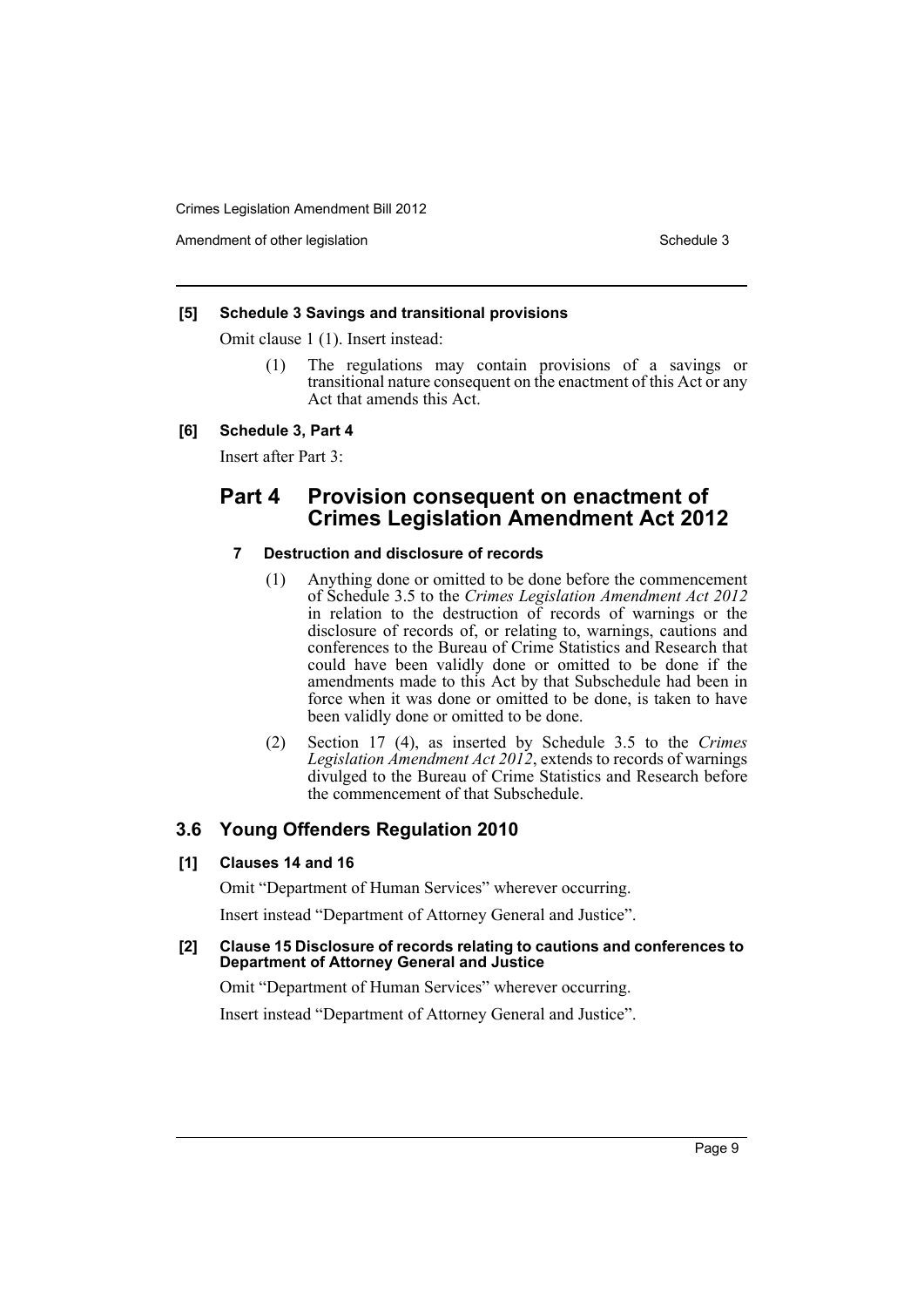Schedule 3 Amendment of other legislation

## **[3] Clause 15A**

Insert after clause 15:

#### **15A Disclosure of records relating to warnings, cautions and conferences to Bureau of Crime Statistics and Research**

For the purposes of section 66 (2) (f) of the Act, a record of, or relating to, a warning, caution or conference under the Act may be divulged to a person employed in the Bureau of Crime Statistics and Research if:

- (a) the information contained in the record will only be used in research by that Bureau, the production of statistics by that Bureau and the publication of those statistics and of reports relating to that research, and
- (b) any such publication does not name or otherwise identify the child to whom the record relates.

## **[4] Clause 16 Authorised officers**

Insert after clause 16 (b):

(b1) an Assistant Regional Director,